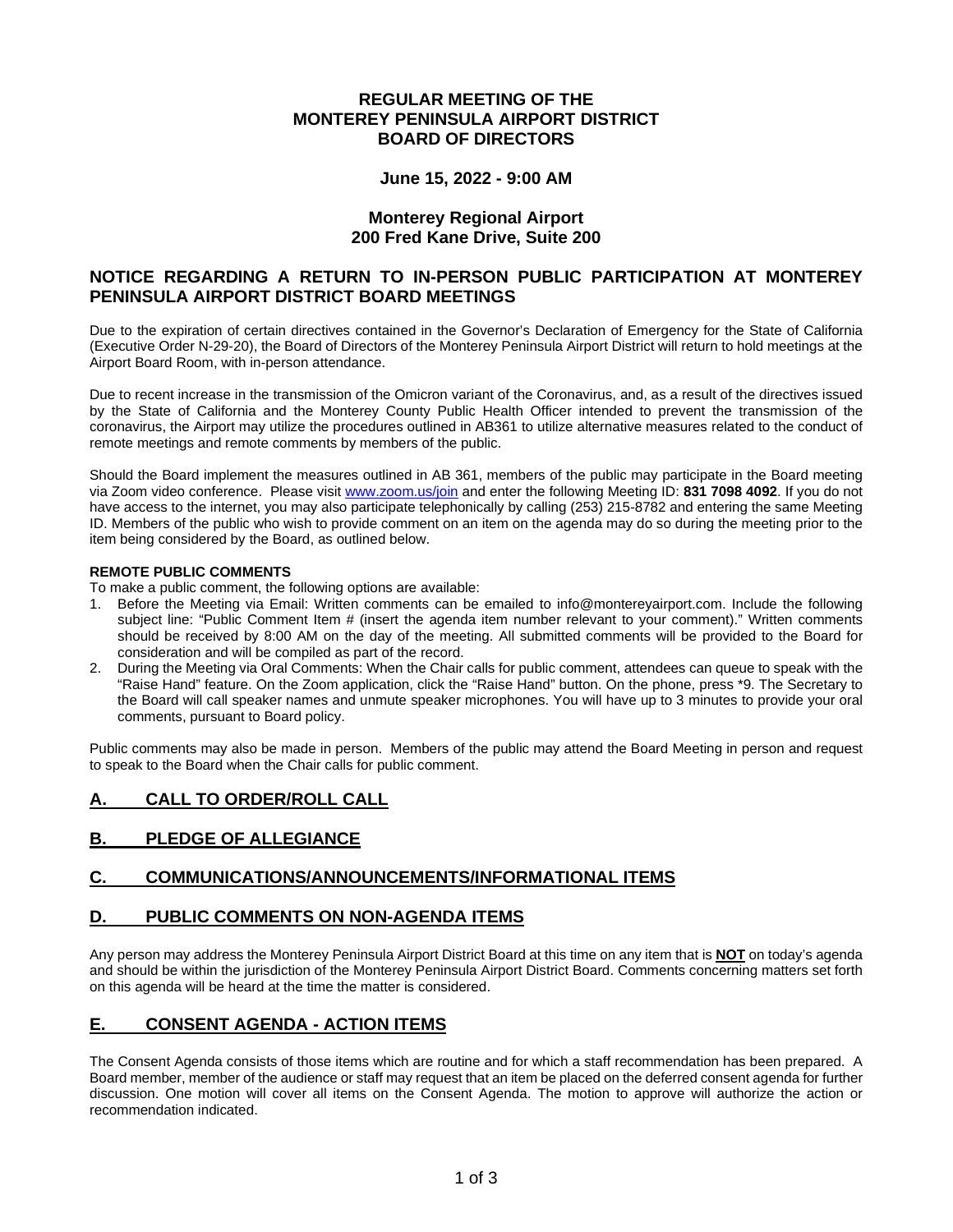| Approve | 1. Minutes of the Regular Board Meeting of May 18, 2022                                                                                                                                                                                                         |  |
|---------|-----------------------------------------------------------------------------------------------------------------------------------------------------------------------------------------------------------------------------------------------------------------|--|
| Approve | 2. Minutes of the Special Board Workshop Meeting of May 24, 2022                                                                                                                                                                                                |  |
| Approve | 3. Minutes of the Special Board Meeting of May 24, 2022                                                                                                                                                                                                         |  |
| Approve | 4. Minutes of the Special Board Workshop Meeting of May 25, 2022                                                                                                                                                                                                |  |
| Approve | 5. Minutes of the Special Board Meeting of June 1, 2022                                                                                                                                                                                                         |  |
| Approve | 6. Minutes of the Special Board Workshop Meeting of June 1, 2022                                                                                                                                                                                                |  |
| Approve | 7. Minutes of the Special Board Workshop Meeting of June 2, 2022                                                                                                                                                                                                |  |
| Approve | 8. Minutes of the Special Board Workshop Meeting of June 3, 2022                                                                                                                                                                                                |  |
| Adopt   | 9. Resolution No. 1816-5, A Resolution of the Board of Directors of the Monterey<br>Peninsula Airport District Making Findings and Determinations Pursuant to AB 361<br>or Virtual Meetings and Authorizing Virtual Board Member and Other District<br>Meetings |  |

Adopt 10. Resolution No. 1825, A Resolution Documenting the Appointment of Danial D. Pick to Board of Directors

# **F. DEFERRED CONSENT AGENDA - ACTION ITEMS**

## **G. REGULAR AGENDA - ACTION ITEMS**

Adopt 1. Resolution No. 1821, A Resolution Authorizing and Approving the Rates and Charges at the Monterey Regional Airport for Fiscal Year 2023 Adopt 2. Resolution No. 1822, A Resolution Authorizing and Approving the Fiscal Year 2023 Salary Schedule, Listing Salary Ranges for the Monterey Peninsula Airport District Adopt 3. Resolution No. 1823, A Resolution Authorizing and Approving the Operating Budget of the Monterey Peninsula Airport District for Fiscal Year 2023 Adopt 4. Resolution No. 1824, A Resolution Authorizing and Approving the Capital Budget of The Monterey Peninsula Airport District for Fiscal Year 2023 Adopt 5. Resolution No. 1826, A Resolution Ordering an Election, Requesting The Monterey County Elections Department to Conduct the Election, Requesting Consolidation of the Election and Stating the Determination of the Board of Directors of the Monterey Peninsula Airport District with Respect to Candidates' Statements of Qualifications Action 6. Review and Availability of Compensation and Benefits to Board Members Approve 7. Fiscal Year 2023 Board Conferences and Events

# **H. BOARD COMMITTEE REPORTS AND ACCEPTANCE OF DEPARTMENT REPORTS**

Report on meetings attended by Board Members at Monterey Peninsula Airport District's expense - AB1234.

The board receives department reports which do not require any action by the board.